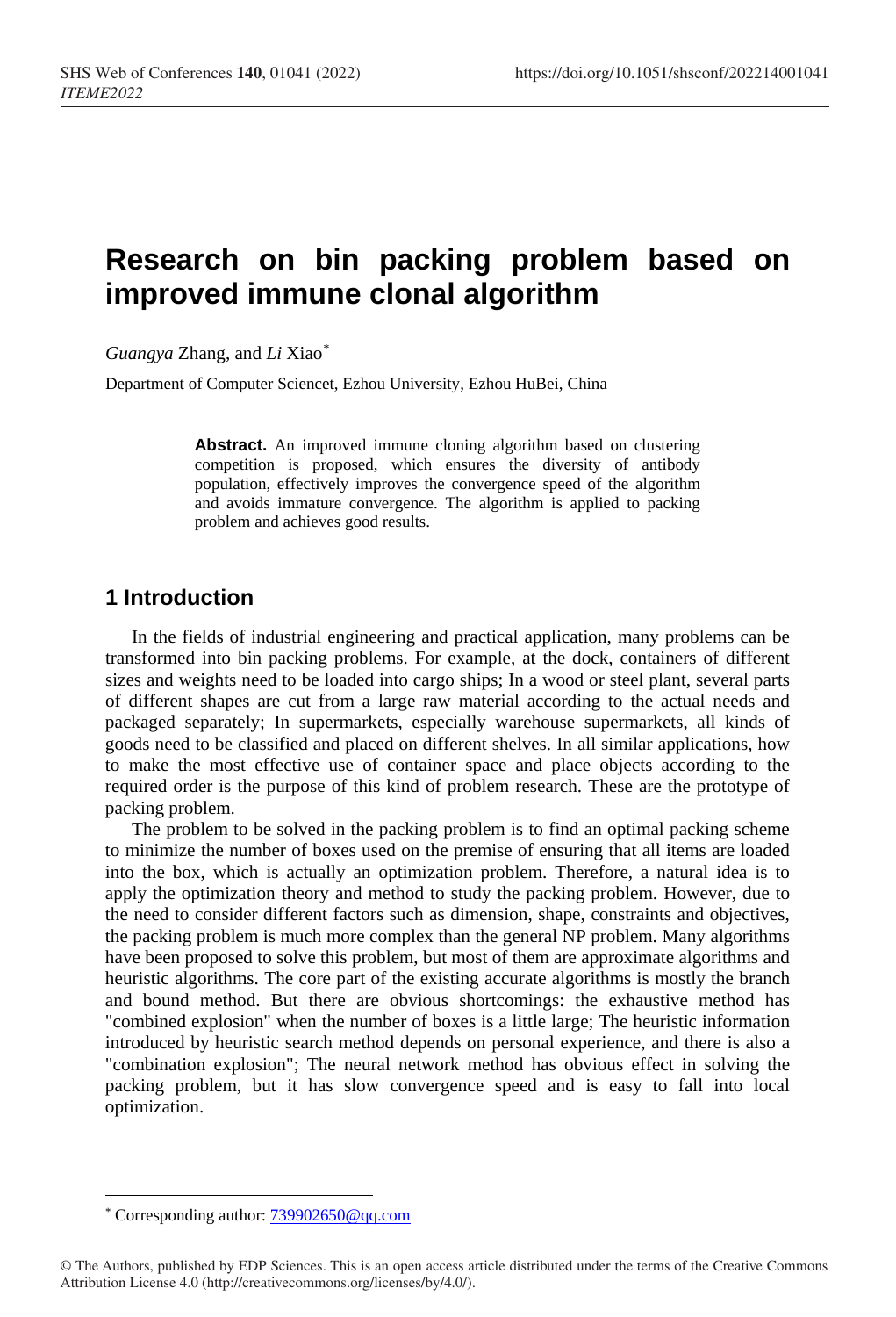In this paper, an immune clone algorithm based on clustering and competition is proposed. The clustering competition mechanism is introduced into the process of clone selection, and the algorithm is applied to the packing problem.

### **2 Description of the problem**

The classical one-dimensional packing problem is described as follows: given a positive number *c* and a set of numbers  $J = \{a_1, \dots, a_n\}$ ,  $0 < a_i \leq c$ , find a partition method to divide *J* into some disjoint subsets  $B_i$ , so that  $J = B_1 \cup B_2 \cup \cdots \cup B_m$ , meet  *⊂*  $\nu$  $*j*$ *i*  $a_i \in B$  $a_i \leq c$  $\sum_{k_i \in B_i} a_i \leq c$ , and make *m* the minimum integer to meet this requirement. Intuitively, it refers to the following problems: it is necessary to load n items with a volume of  $w_1, w_2, \ldots, w_n$  into many boxes (up to n), and the box has a capacity limit, and the capacity of each box is  $C$  ( $C > 0$ ). The problem is to find the best scheme to allocate items to boxes, so that each item is loaded into the box and the number of boxes used is the least. The mathematical model of packing problem is as follows:

$$
\min \quad Z(y) = \sum_{i=1}^{n} y_i \tag{1}
$$

$$
s.t. \quad \sum_{j=1}^{n} w_j x_{ij} \leq c y_i \quad , \quad i \in N \quad \sum_{i=1}^{n} x_{ij} = 1 \quad , \quad j \in N
$$

$$
y_i = 0 \quad \text{and} \quad i \in N
$$

$$
x_{ij} = 0 \quad \text{and} \quad i, j \in N
$$

Where,  $y_i = 1$  indicates that the items are loaded in box *i*, whereas  $y_i = 0$  indicates that the box  $i$  is empty.

 $x_{ij}$  =1 means that the article *j* is loaded into the box *i*, whereas  $x_{ij}$  =0 means that the article  $\dot{j}$  is not loaded into the box  $\dot{i}$ .

## **3 Algorithm description**

The initial antibody group is defined as *Ab*, the scale is *N*, the coding length of each antibody is *L*, and the morphological space of all antibodies can be defined as *S*, then  $Ab \in S^{N \times L}$ .

#### **3.1 Clustering process**

The clonal selection mechanism based on clustering competition proposed by this algorithm is to enable the antibodies with high affinity and low concentration in the antibody population to enter the process of clonal selection amplification. At the same time, select the antibody with high affinity and inhibit the antibody similar to or the same from entering the clonal amplification mechanism. The specific steps are:

Step 1: set the total number of clustering centers as M;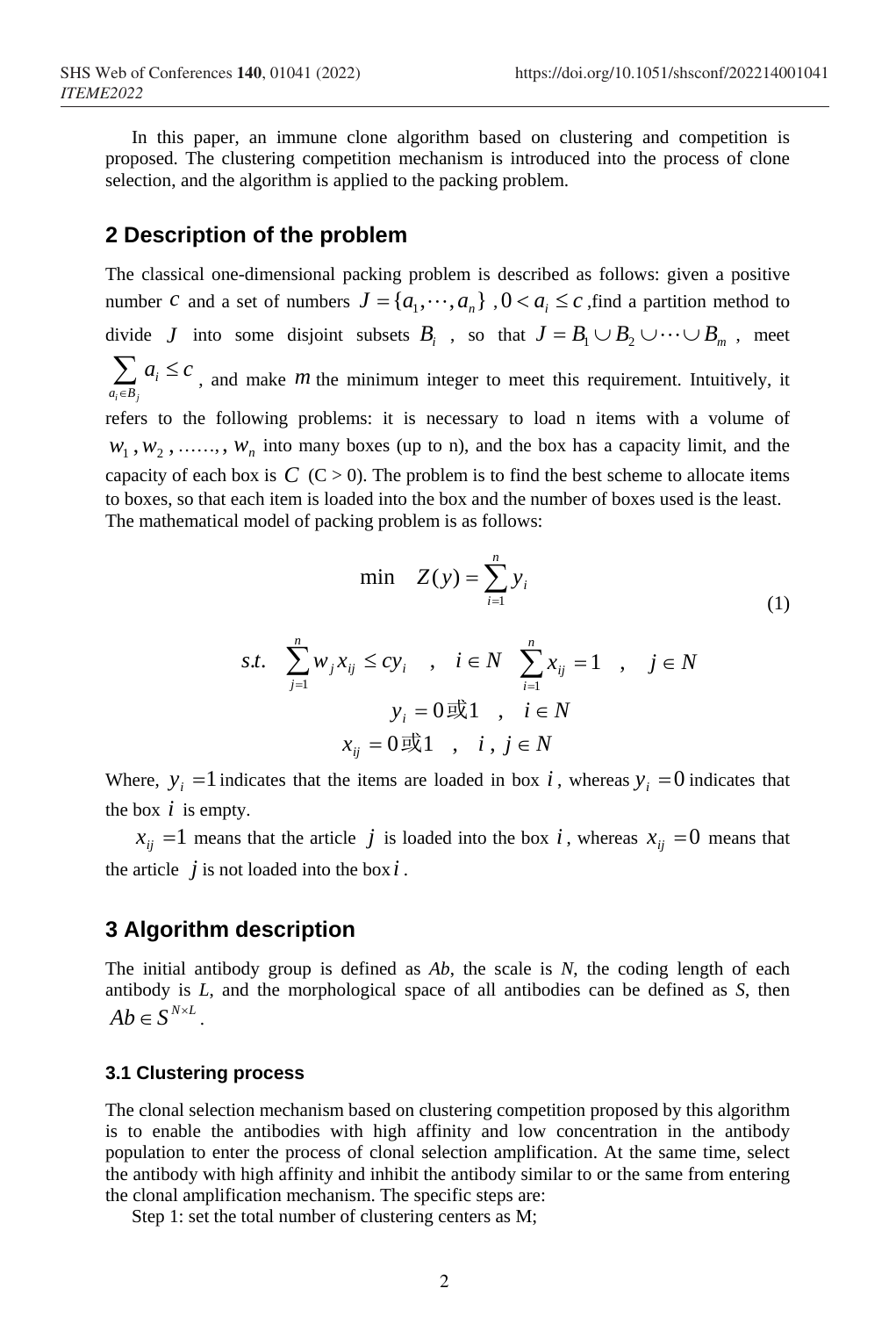Step 2: select the antibody with the highest affinity from the antibody group *Ab* as the first cluster center, so that  $C = 1$ ;

Step 3: calculate the sum of the distances from the remaining *N*−*C* antibodies (non cluster centers) to the C cluster centers, select the antibody with the largest sum of the distances to the C cluster centers as the next new cluster center, make  $C = C +1$ , judge whether C is equal to M, if yes, execute the next step, otherwise repeat step 3;

Step 4: calculate the distance between the remaining N-M antibodies (non cluster centers) and M cluster centers, and classify the antibodies into the cluster represented by the nearest cluster center according to the principle of minimum distance to the cluster center;

Step 5: number the antibodies according to the cluster number, and calculate the number of antibodies  $D_i$  ( $i=1,2,...,M$ ) contained in each cluster;

It can be seen from the above that in order to successfully cluster antibodies, the distance between antibodies must be calculated, and the so-called distance between antibodies essentially refers to the similarity between antibodies. The distance between antibodies should be calculated in different ways according to different coding methods. This algorithm measures the distance between antibodies by introducing information entropy.

Assuming that the character set size adopted by each gene is *X*, the information entropy  $H<sub>i</sub>(N)$  of the j-th gene of all antibodies in the whole antibody group *Ab* (scale *N*, coding length *L*) is defined as:

$$
H_j(N) = \sum_{i=1}^{N} -p_{ij} \log_x p_{ij}
$$
 (2)

Where  $j \in \{1, 2, \dots, L\}$ ,  $p_{ij}$  is the probability that a character in the character set appears on the J gene of the ith antibody. If the characters of all antibodies in the antibody group are the same at position j, then  $H_i(N) = 0$ .

According to the definition of entropy, the higher the similarity of two antibodies, the smaller their average information entropy; On the contrary, the lower the similarity between the two, the greater the average information entropy of the two. Therefore, the average information entropy between two antibodies can be used to define the distance  $dis_{\mu\nu}$ between two antibodies u and V:

$$
dis_{uv} = \frac{1}{L} \sum_{j=1}^{L} \sum_{i=1}^{2} -p_{ij} \log_x p_{ij}
$$
 (3)

#### **3.2 Antibody clustering and competition**

After clustering, the cluster antibody group  $Ab$ , with scale *N* is obtained. These *N* antibodies belong to *M* clusters, namely:

$$
Ab_{t} = \{Ab_{t1}, Ab_{t2}, \cdots, Ab_{tM}\}
$$

Where  $Ab<sub>i</sub>(i = 1, 2, \dots, M)$  represents the *i* cluster antibody group, and the number of antibodies contained is *Di* .

The competition mechanism is introduced into each cluster. Firstly, the antibody with the highest affinity in the cluster is selected, and then the antibody representing the cluster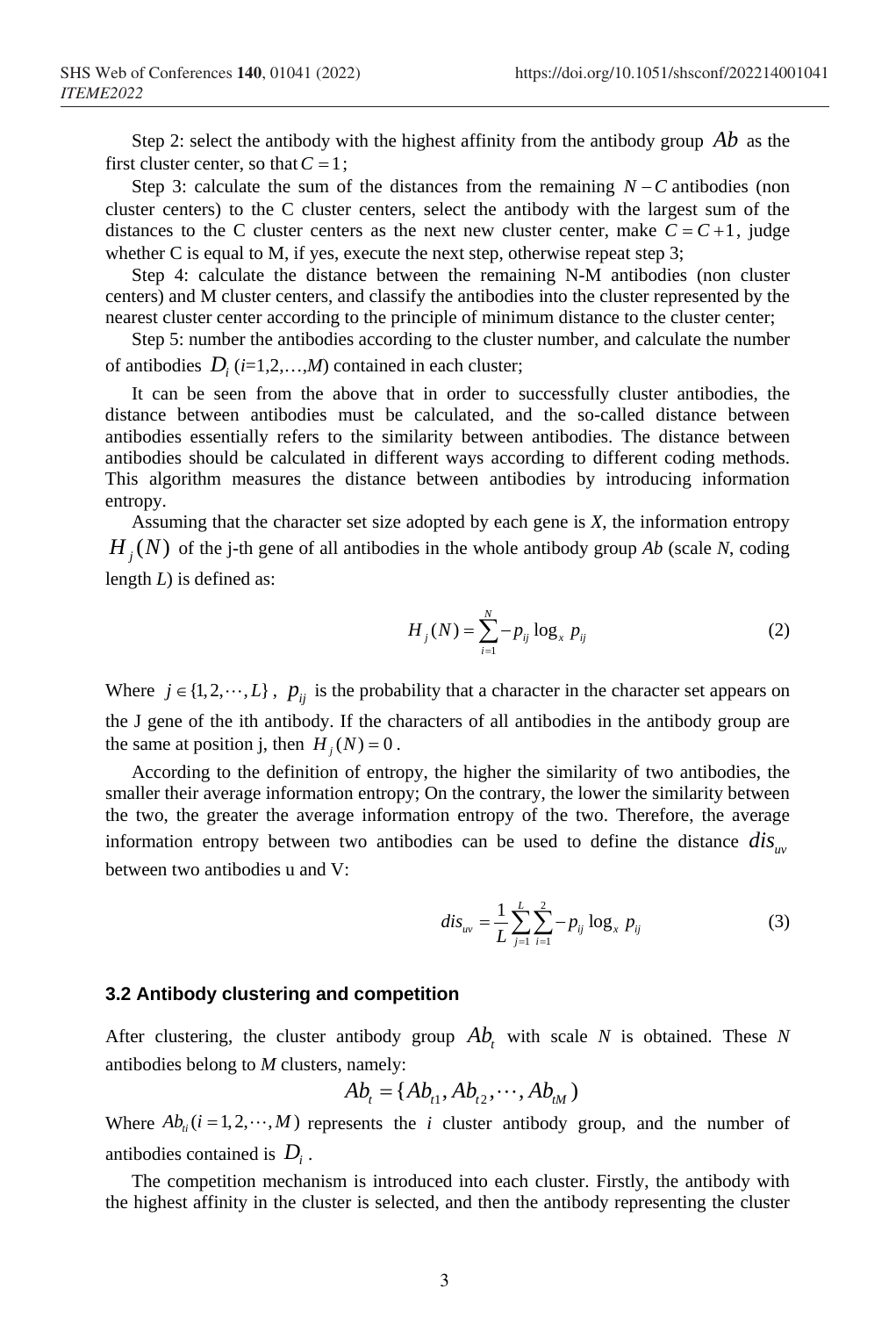center is taken out to form an excellent antibody group  $Ab<sub>e</sub>$  with a scale of *T* (where *T*= *2M*), that is:

$$
Ab_e = \{ Ab'_{e1}, Ab'_{e2}, \cdots, Ab'_{eM}, Ab''_{e1}, Ab''_{e2}, \cdots, Ab''_{eM} \}
$$

Among them,  $Ab_e \in S^{T \times L}$  and  $Ab'_{ei}$  are the antibodies with the highest affinity in the i cluster,  $Ab''_{i}$  is the center of the ith cluster,  $i = 1, 2, \dots, M$ .

In this way, similar antibodies will belong to the same cluster after clustering, so only the highest antibody and the antibody representing the cluster center can be selected and enter the process of clonal amplification and affinity maturation, which prevents a few similar individuals with high fitness from filling the whole population after selection and makes the algorithm fall into local optimization. A cluster represents a small local area in the search domain. Using the cluster competitive selection mechanism, the excellent individuals in each cluster (i.e. each small search area) can obtain the opportunity of clonal amplification and affinity maturity. This will greatly improve the diversity of antibody population distribution, make the immune cloning algorithm balance between deep search and wide search, and effectively improve the development and exploration ability of immune cloning algorithm.

#### **3.3 Cloning and amplification**

Clone and amplify the *T* excellent antibodies after clustering competition according to the following clone scale function:

$$
N_i = round \left( N \times \frac{aff (Ab_i)}{\sum_{j=1}^{T} aff (Ab_j)} \right)
$$
 (4)

Where  $N_i$  is the clone size of the i antibody, *round* () is the rounding function, and  $i=$ 1,2,…,*T.*

$$
N_c = \sum_{i=1}^{T} N_i
$$

Among them,  $N_c$  is the number of antibodies after cloning, obviously  $N_c \approx N$ .

Therefore, the higher the affinity of the antibody, the larger the scale of the clone, and the more the same antibody will be cloned. After cloning, the original t excellent antibodies were expanded into *T* small antibody groups with the scale of  $N_i(i=1,2,...,T)$ . Then the excellent antibody group  $Ab_e$  becomes the clonal antibody group  $Ab_c$  with the scale of  $N_c$ . Namely:

$$
Ab_c = \{Ab_{c1}, Ab_{c2}, \cdots, Ab_{cT}\}\
$$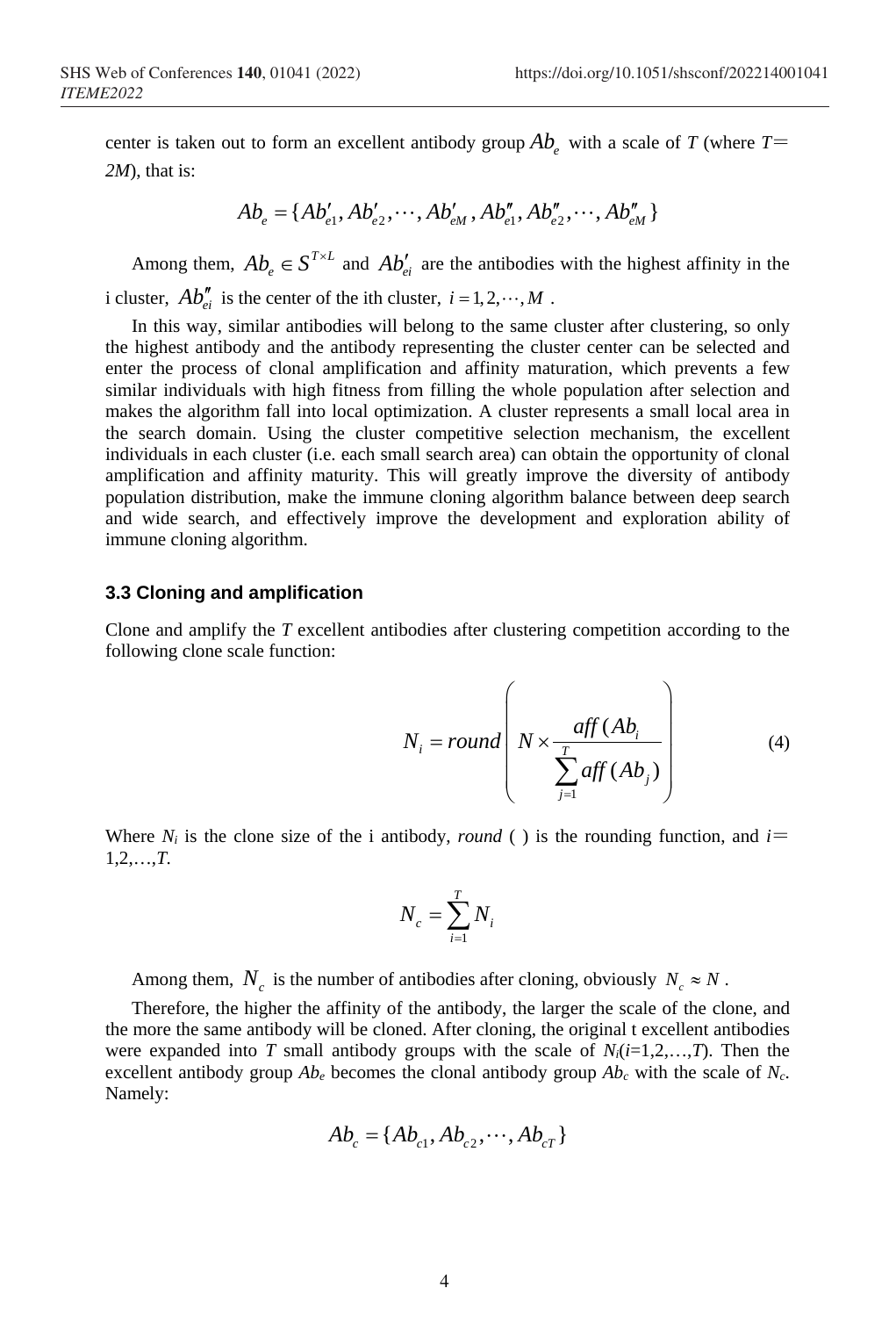Wherein,  $Ab_{ci}$  (i=1,2,...,T) represents the small antibody group formed after cloning and replication of the ith antibody  $Ab_{e_i}$  ( $i=1,2,...,T$ ) in  $Ab_{e_i}$ , and the number of antibodies contained is *Ni*.

#### **3.4 Implementation steps of clustering competitive immune cloning algorithm**

1) Initialize antibody group *Ab* and randomly generate *N* antibodies;

2) Cluster the antibodies in *Ab* according to the method described in 2.1 to obtain *M* cluster antibody groups, and then select the antibody with the highest affinity in each cluster and the antibody representing each cluster center to obtain the antibody group  $Ab$ <sub>e</sub> composed of *T* excellent antibodies.

3) Then clone and amplify the *T* antibodies according to the method described in 2.3 to obtain the antibody group  $Ab<sub>c</sub>$  with the scale of  $N<sub>c</sub>$ .

4) The antibody in  $Ab<sub>c</sub>$  is recombined and mutated according to the recombination mutation probability, and then cloned and deleted to obtain the antibody group  $Ab<sub>m</sub>$  with the scale of  $N_c$ .

5) The definition of information entropy is used to calculate the distance between antibodies in  $Ab<sub>m</sub>$ . When the distance between two antibodies is less than a certain threshold, the antibody with lower affinity is cleared and the individual with higher affinity is left to obtain antibody group $Ab<sub>d</sub>$ .

6) Randomly generate the antibody group  $Ab<sub>r</sub>$  with the scale of  $N<sub>r</sub>$ , select  $N<sub>s</sub>$  with the highest affinity (here  $N_s = N_c - N_d$ ) and add them to the antibody group  $Ab_d$  to obtain the antibody group *Ab*.

7) Judge whether the termination conditions are met. If not, turn to step 2 to continue; If it is satisfied, the calculation is ended and the result is output.

## **3 Summary**

In this paper, an improved immune clonal algorithm based on clustering competition is proposed. The diversity of antibodies is ensured by introducing clustering competition mechanism in the process of clonal selection. The distance between antibodies is measured by information entropy. The algorithm has good global convergence and convergence speed, and effectively solves the premature convergence problem of general evolutionary algorithms.

This project is supported by the guiding project of the scientific research plan of Hubei Provincial Department of education in 2019, Project Name: Research on swarm intelligence algorithm based on cooperative co evolution and its application, Item No: B2019413

# **References**

1. Cao Xianbin, Liu Kesheng, Wang xufa Solution of packing problem based on immune genetic algorithm [J], small microcomputer system, 21 (4), 2000